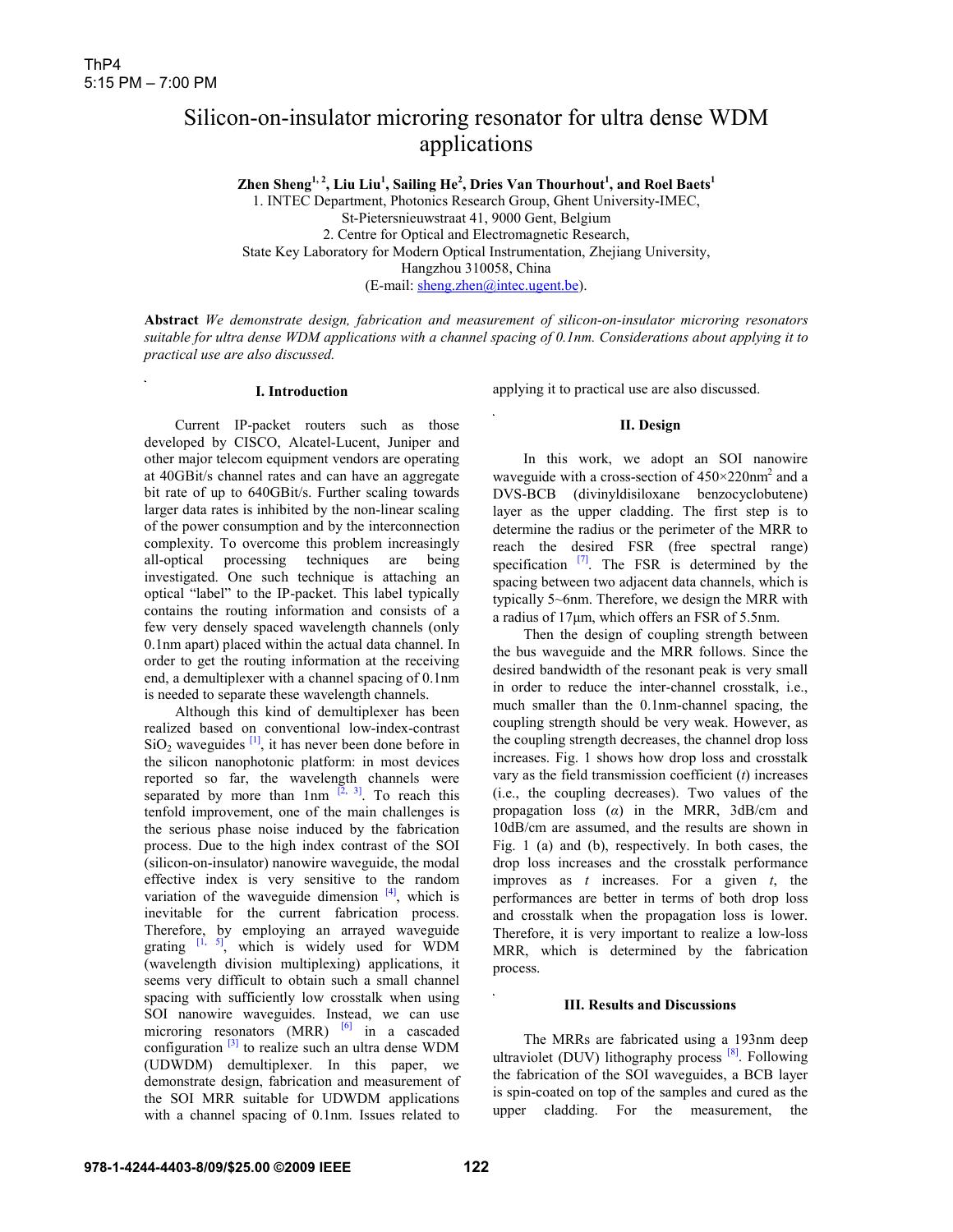

TE-polarized light is coupled into and out of the SOI waveguides with the help of grating couplers  $\left[\frac{9}{2}\right]$ .

Fig. 1. The drop loss and crosstalk as a function of the field transmission coefficient (*t*).

 We measured the spectral responses of four cascaded MRRs with nominal identical structure parameters. The results are shown in Fig. 2 (a). The spectral responses of the drop ports of the four MRRs are marked with numbers #1~#4, respectively. The FSR is about 5.34nm, which agrees well with the designed value (5.5nm). Fig. 2 (b) shows an enlarged view of the spectral response of drop port #1. The drop loss is about 12.7dB and the 3dB-bandwidth is 0.04nm ( $Q \sim 4 \times 10^4$ ). This corresponds to  $\alpha = 14$ dB/cm and *t*=0.9975. The extracted loss is much larger than the propagation loss of the straight waveguide (~3dB/cm) and this large discrepancy is being investigated. The estimated crosstalk is  $\sim$ 15dB when applying it for the demultiplexer with a channel spacing of 0.1nm.

One also sees from Fig. 2 (a) that, although the four MRRs are nominally identical, they give different resonant wavelengths. The difference between the resonant wavelengths becomes as high as 0.7nm, which is seven times the channel spacing. This is caused by the random process error during fabrication and is very difficult to overcome at present. Therefore, in practice it is necessary to incorporate post-fabrication trimming or tuning elements. For example, the individual resonant wavelength of each MRR can be thermally tuned with micro-heaters <sup>[10]</sup>.





Fig. 2. (a) The measured spectral responses of four cascaded MRRs. (b) The enlarged view of the spectral response of drop port #1. (c) The enlarged view of the spectral response of drop port #2.

Another phenomenon is the splitting of the resonant peak, as shown in Fig. 2 (c), the enlarged view of the spectral response of drop port #2. The splitting of the resonant peak not only increases the drop loss, but also broadens the peak which degrades the crosstalk performance. This is due to the coupling into the counterpropagating mode, which breaks the degeneracy of forward and backward modes [11]. The coupling is caused by the surface-roughness-induced reflection. According to Ref. [11], even a small